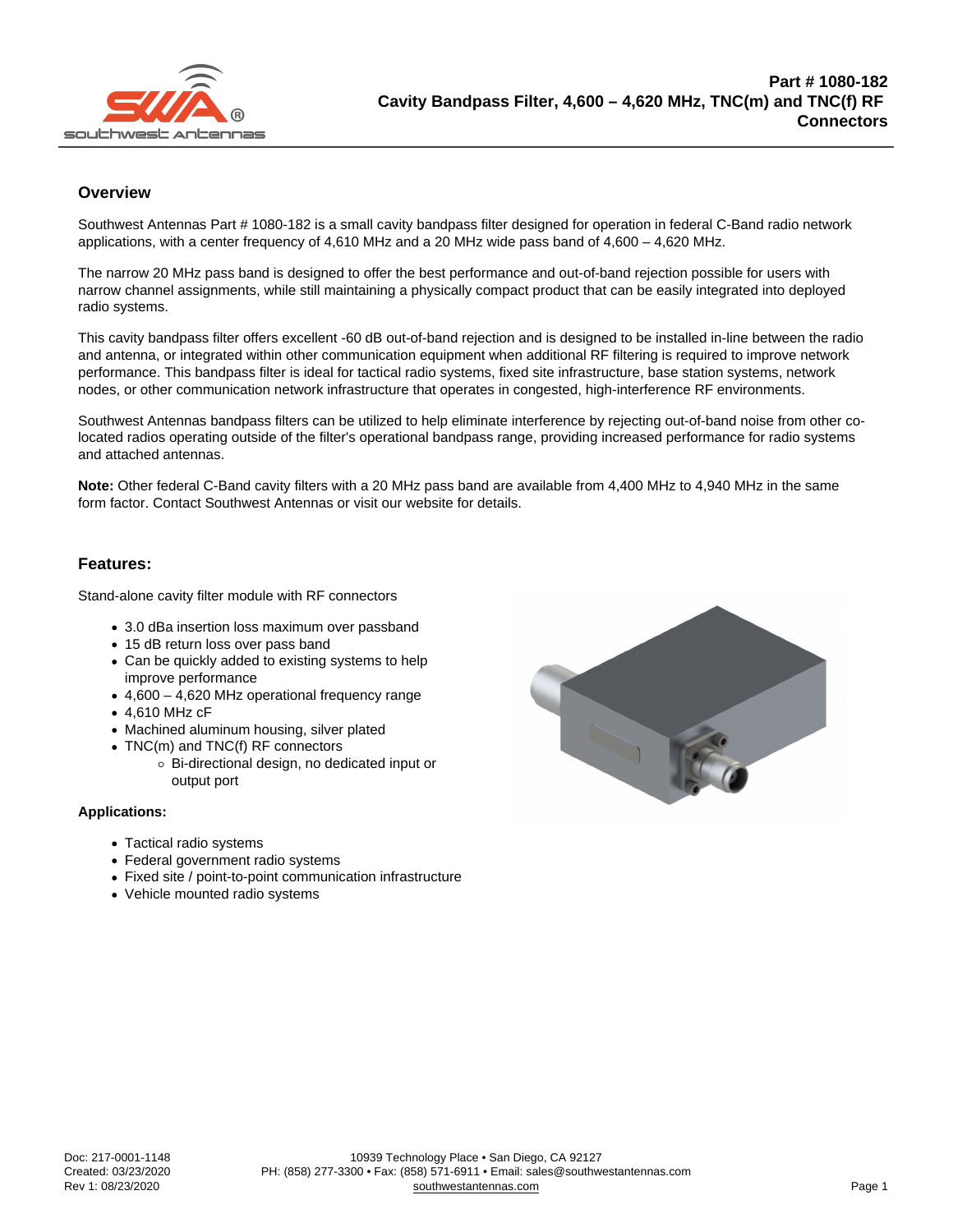| <b>Filter Specifications</b> |
|------------------------------|
|------------------------------|

| Parameter                     | Value                       | Units       | Tolerance                                     |
|-------------------------------|-----------------------------|-------------|-----------------------------------------------|
| Filter Type                   | Cavity Bandpass Filter      |             |                                               |
| Filter Frequency Band         | C-Band                      |             |                                               |
| Filter Impedance              | 50                          | Ohms        |                                               |
| Filter Min Frequency          | 4.6 / 4,600                 | GHz / MHz   |                                               |
| Filter Max Frequency          | 4.62 / 4,620                | GHz / MHz   |                                               |
| Filter Frequency of Operation | 4,600 - 4,620 MHz pass band |             |                                               |
| <b>Insertion Loss</b>         | 3.0                         | dBa         | Max across pass band, 3.3 dBa<br>max at +65°C |
| <b>Return Loss</b>            | 15                          | dB          | Min over 20 MHz pass band                     |
| Rejection 1                   | $-60$                       | dBc         | Min ±30 MHz cF                                |
| Filter Power CW               | 40                          | Watts       |                                               |
| <b>Operating Temp</b>         | $-40$ to $+65$              | $\mathsf C$ |                                               |
| Storage Temp                  | $-55$ to $+125$             | $\mathsf C$ |                                               |
| Product Length                | 2.84 / 72.14                | inches / mm | ±0.020"                                       |
| Product Width                 | 1.98 / 50.17                | inches / mm | ±0.020"                                       |
| Product Height                | 1.00 / 25.40                | inches / mm |                                               |
| Product Weight                | 14.0 / 396.9                | oz / grams  |                                               |
| <b>RF Connectors</b>          | $TNC(m)$ , $TNC(f)$         |             |                                               |